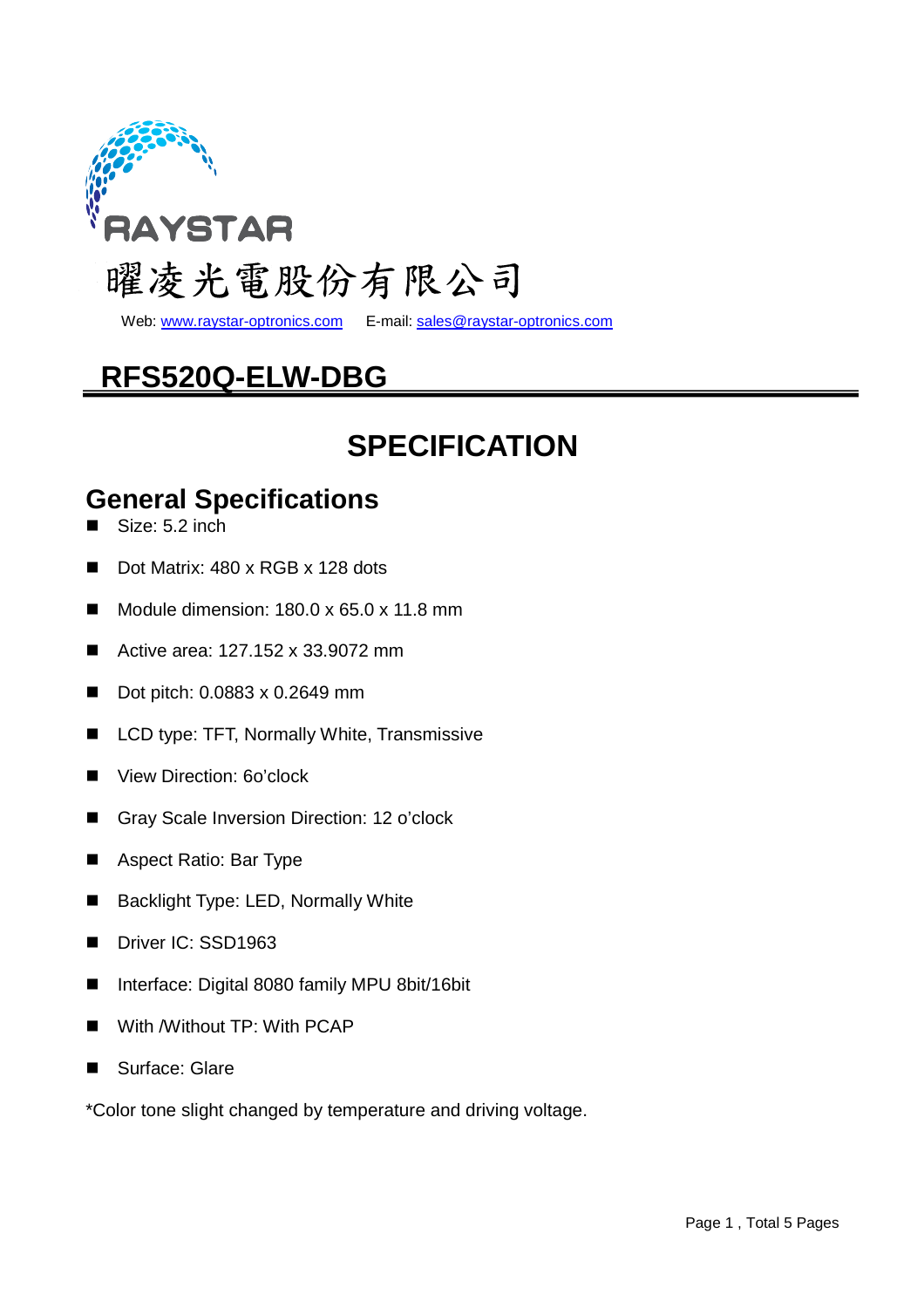

| <b>Interface</b> |                           |                                                               |  |  |  |  |
|------------------|---------------------------|---------------------------------------------------------------|--|--|--|--|
|                  | <b>LCM PIN Definition</b> | (CON4)                                                        |  |  |  |  |
| Pin              | <b>Symbol</b>             | <b>Function</b>                                               |  |  |  |  |
| $\mathbf 1$      | <b>GND</b>                | System round pin of the IC.                                   |  |  |  |  |
| $\overline{2}$   | <b>VDD</b>                | Power Supply: +3.3V                                           |  |  |  |  |
| 3                | BL_E                      | Backlight control signal, H: On \ L: Off                      |  |  |  |  |
| $\overline{4}$   | D/C                       | Data/Command select                                           |  |  |  |  |
| 5                | <b>WR</b>                 | Write strobe signal                                           |  |  |  |  |
| 6                | <b>RD</b>                 | Read strobe signal                                            |  |  |  |  |
| $\overline{7}$   | DB <sub>0</sub>           | Data bus                                                      |  |  |  |  |
| 8                | DB <sub>1</sub>           | Data bus                                                      |  |  |  |  |
| 9                | DB <sub>2</sub>           | Data bus                                                      |  |  |  |  |
| 10               | DB <sub>3</sub>           | Data bus                                                      |  |  |  |  |
| 11               | DB4                       | Data bus                                                      |  |  |  |  |
| 12               | DB <sub>5</sub>           | Data bus                                                      |  |  |  |  |
| 13               | DB <sub>6</sub>           | Data bus                                                      |  |  |  |  |
| 14               | DB7                       | Data bus                                                      |  |  |  |  |
| 15               | DB <sub>8</sub>           | Data bus (When select 8bits mode, this pin is NC)             |  |  |  |  |
| 16               | DB <sub>9</sub>           | Data bus (When select 8bits mode, this pin is NC)             |  |  |  |  |
| 17               | <b>DB10</b>               | Data bus (When select 8bits mode, this pin is NC)             |  |  |  |  |
| 18               | <b>DB11</b>               | Data bus (When select 8bits mode, this pin is NC)             |  |  |  |  |
| 19               | <b>DB12</b>               | Data bus (When select 8bits mode, this pin is NC)             |  |  |  |  |
| 20               | <b>DB13</b>               | Data bus (When select 8bits mode, this pin is NC)             |  |  |  |  |
| 21               | <b>DB14</b>               | Data bus (When select 8bits mode, this pin is NC)             |  |  |  |  |
| 22               | <b>DB15</b>               | Data bus (When select 8bits mode, this pin is NC)             |  |  |  |  |
| 23               | <b>NC</b>                 | No connect                                                    |  |  |  |  |
| 24               | CTP_INT                   | CTP_External interrupt to the host                            |  |  |  |  |
| 25               | <b>CS</b>                 | Chip select                                                   |  |  |  |  |
| 26               | <b>RESET</b>              | Hardware reset                                                |  |  |  |  |
| 27               | <b>LR</b>                 | Right /Left selection; Default R/L is Pull High               |  |  |  |  |
| 28               | UD.                       | Up/down selection; Default U/D is Pull High                   |  |  |  |  |
| 29               | CTP_SCL                   | CTP_SPI Slave mode, chip select, active low / I2C clock input |  |  |  |  |
| 30               | CTP_SDA                   | CTP_SPI Slave mode, data input / I2C data input and output    |  |  |  |  |
| 31               | CTP_RST                   | CTP_ External Reset, Low is active                            |  |  |  |  |
| 32 <sub>2</sub>  | <b>NC</b>                 | No connect                                                    |  |  |  |  |
| 33               | VLED-                     | VLED- for B/L LED inverter (GND)                              |  |  |  |  |
| 34               | VLED-                     | VLED- for B/L LED inverter (GND)                              |  |  |  |  |
| 35               | VLED+                     | VLED+ for B/L LED inverter (+5V)                              |  |  |  |  |
| 36               | VLED+                     | VLED+ for B/L LED inverter (+5V)                              |  |  |  |  |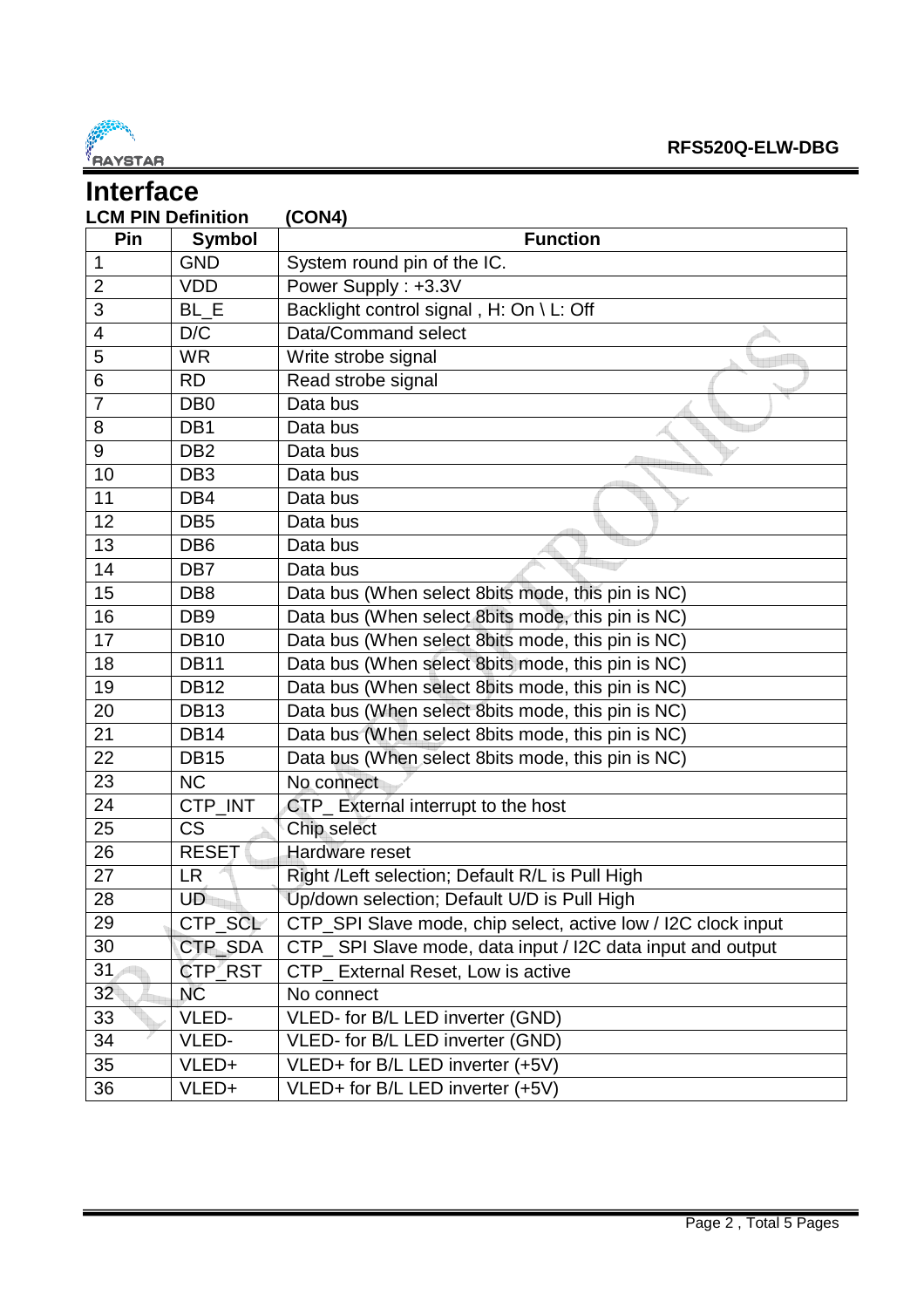

### **RFS520Q-ELW-DBG**

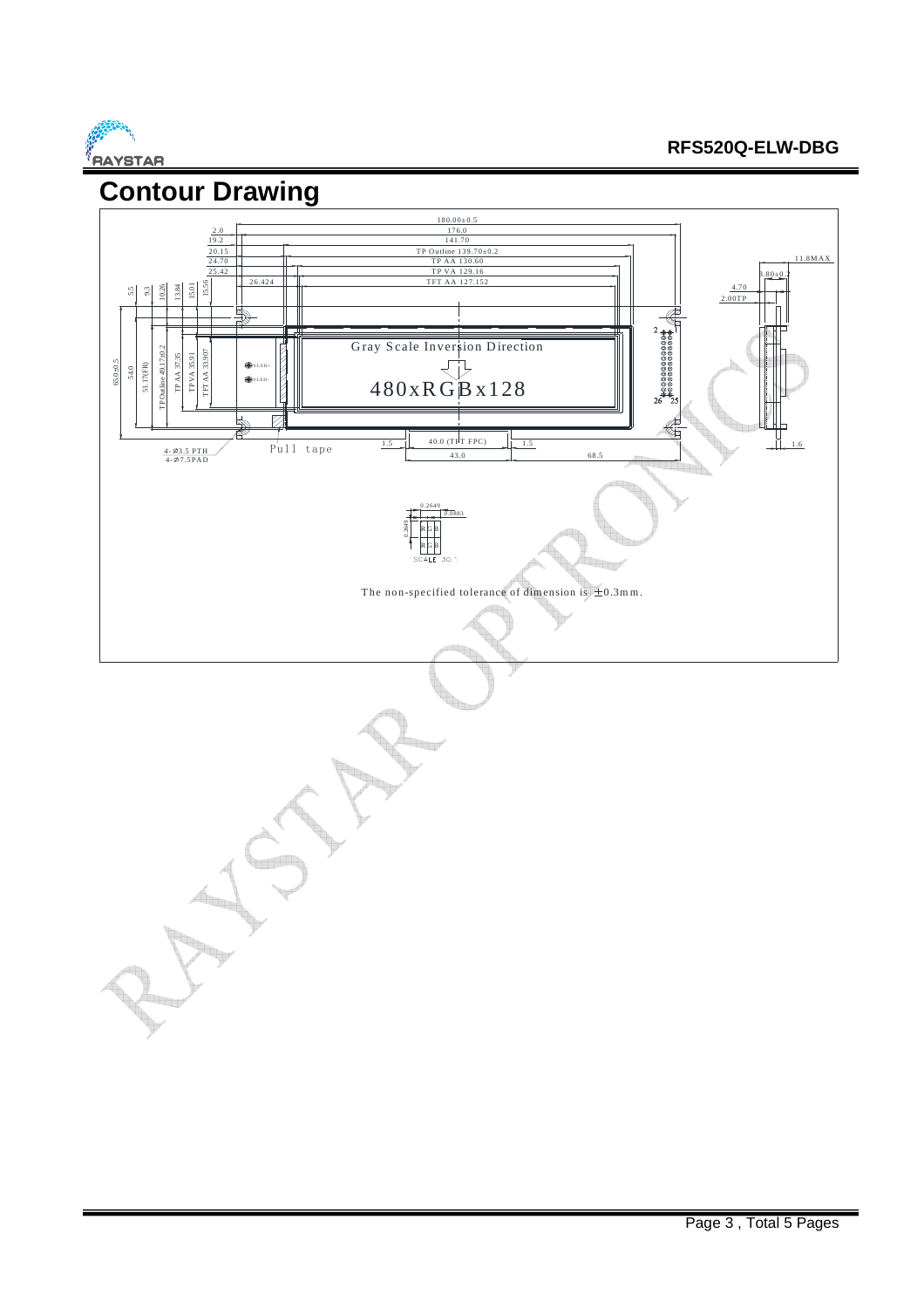#### **FRAYSTAR RFS520Q-ELW-DBG**  CON4 PIN NO. SYMBOL 1 VDD GND 2 99.74 3 BL\_E  $\frac{4}{5}$ C/D  $25.00$ 34.50 25.00 **61.00** 61.00 **25.00** 34.50 5 WR 6 RD 7 DB0 15.5  $\overline{DB1}$ 8 3.00 29.00  $\frac{9}{9}$  $\frac{1}{\text{DB2}}$  $P0.5*39 = 19.5$ 5.00 34.00 (TP FPC hole) DB3  $_{40}$  CON6  $_{1}$ 10 1 er<br>Ekstern ComponentVLED+ 11 D<sub>B4</sub> TP FPC CON4 ୍¦ 12 D<sub>B5</sub>  $0000$ C 10 13 DB6  $\overline{M}$ VLED-ON2 35.90 2-1.0PTH 2-3.0PAD 36 (Down-Side) CN-FPC-36P/P0.5 14 DB7 32.5 23.17 15 DB8 16 DB9 17 DB10 40.00(TFT FPC) 53.20 18 DB<sub>11</sub> 34.50 25.00 61.00 25.00 34.50 19  $DB12$ 31.4 20  $\overline{DB13}$ 68.0 44.0 21  $\mathbb{Z}$  $DB14$  $DB15$ 22 NC 23 CTP\_INT 24  $\overline{c}$ 25 RESET 26 LR 27 28 UD i<br>Lini 29 CTP\_SCL 30 CTP\_SDA 31 CTP\_RST 32 NC VLED-33 The non-specified tolerance of dimension is  $\pm 0.3$ mm. 34 VLED-35 VLED+ 36 VLED+ da<sub>an</sub>